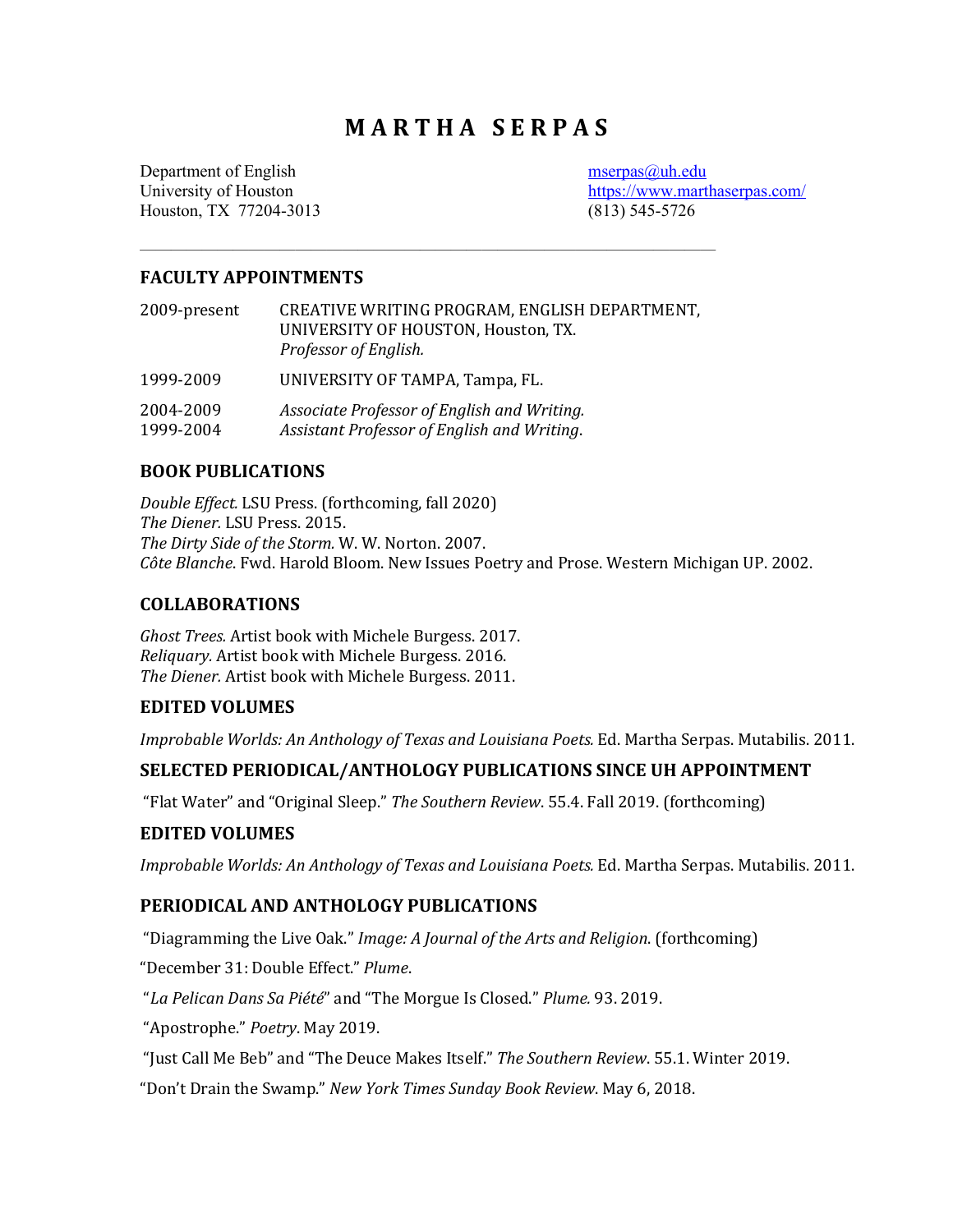"Mosquito Truck." *Plume 7*. 2018.

"White Dog," "Pearl Snap," and "Badlands." Rpt. in *The Southern Poetry Anthology, Vol. 5: Texas*. 2018.

"The Comatose Have No Thermostat." *Plume 6.* Summer 2018.

"St. Gabriel's Temporary Morgue." *Seminary Ridge Review*. Fall 2017.

"Funland." *The Golden Shovel Anthology*. Fayetteville, AR: University of Arkansas Press. Eds. Peter Kahn & Ravi Shanker. 2017.

"Unremembered" and "*Neé Décédé." Plume 4.* Summer 2016.

"Ode to the Passion Mark." Rpt. in *Far Out*. Eds. Dave Parsons and Wendy Barker. 2016.

"My Lot" and "On a Green Banana Leaf." *Fogged Clarity.* Winter 2016. <http://foggedclarity.com/article/on-the-green-banana-leaf/> <http://foggedclarity.com/article/my-lot/>

"Brack." Installation. Loyola Institute. Trinity College. Dublin, Ireland. March 2016.

"Double Effect: March 19." *Plume 4*. Mad Hat Press. 2015.

"Triage." *Goodbye Mexico: Poems of Remembrance.* Ed. Sarah Cortez. Texas Review Press. 2015.

"Ode to the Grandiose." *Fogged Clarity.* Winter 2014. [http://foggedclarity.com/article/ode-to-the grandiose/](http://foggedclarity.com/article/ode-to-the%20grandiose/)

"Irrigation." *Bellevue Literary Review*. Fall 2014.

"Free Descent." *Plume.* Summer 2014. <http://plumepoetry.com/2014/12/free-descent/>

"The Best of Us." *The New Yorker.* March 3, 2014.

"Ten Fathom Ledge." *Southwest Review*. Fall 2013.

"White Dog" and "After Gasparilla." *Southern Quarterly.* 50.2. (Winter 2013).

"Sunshine Bridge." *Birmingham Poetry Review.* 40. (Spring 2013).

"Paradise Almost Found: on Anne Sexton's 'Rowing.'" (essay). *Voltage*. March 2013. <http://voltagepoetry.com/2013/03/19/martha-serpass-paradise-almost-found-on-annesextons-rowing/>

"Pearl Snap." *The Hopkins Review*. 5.4 (2012)

"Arrow Boy." *Plume.* [http://plumepoetry.com/?page\\_id=1132](http://plumepoetry.com/?page_id=1132)

"The Dirty Side of the Storm," "Psalm at High Tide," and "The Water." *The Southern Poetry Anthology, Vol. 4: Louisiana.*

"*Hirudo Medicinalis"* and "Asperges." *Image: A Journal of the Arts and Religion*. 70.2

"Wild Carp." *St, Katherine's Review.* 1.

"Our Life, Between Sea and Oil." *Opinion. The New York Times.* July 10, 2010.

"Water Bird." *Devil's Lake*. Spring 2010.

"*Humus*." *Southwest Review.* 95.4.

"Loose Ice" and "A Burnt Offering." *Vineyards.* 2010.

"Psalm at High Tide." Rpt. in *The Art of the Sonnet.* Eds. Stephen Burt and David Mikics. MA: Harvard U P, 2010.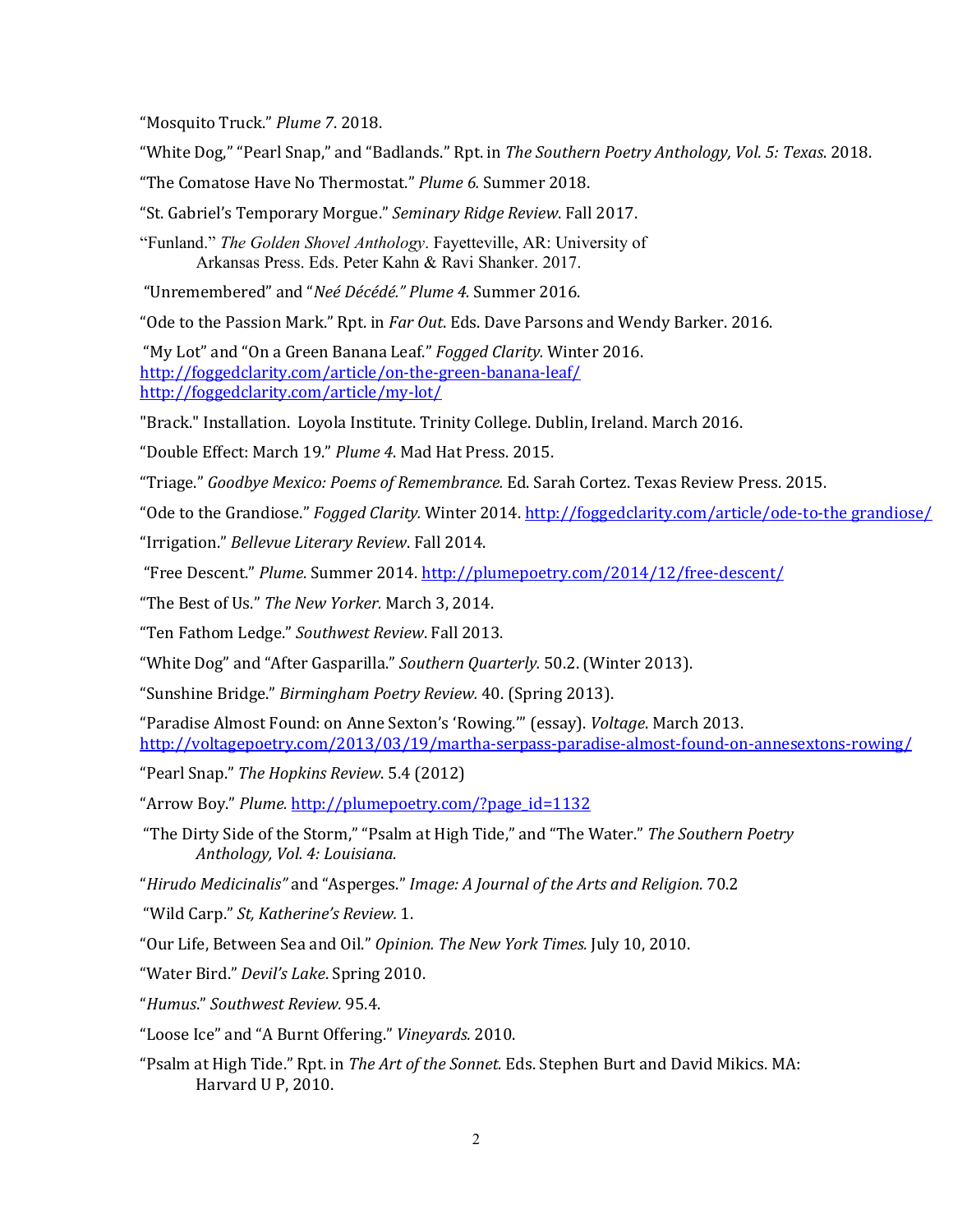"As If There Were Only One." *Bearing the Mystery: The Best of Image.* Eerdsman. 2009.

- "Aunt Kate Considers the Family Tomb" and "Insufficient, Ineligible Loss." *Christianity and Literature.* (Winter 2009).
- "*Paradis*," "Epithalamia," and "Now Hill." *Relief: A Journal of Christian Expression*. 2.3 (Fall 2008).
- "The Pomegranate." *Verse Daily. [http://www.versedaily.org/2008/thepomegranate.shtml.](http://www.versedaily.org/2008/thepomegranate.shtml)* June 22, 2008.
- "Conveyance" and "The Dirty Side of the Storm." *Poetry Daily.* [www.poetrydaily.org.](http://www.poetrydaily.org/) May 26, 2008.
- "The Diener." *The New Yorker*. April 7, 2008.
- "There." *Journal of The Liturgical Conference. Liturgy. Liturgy: New and Borrowed Rites.* Volume 23, Number 1 (2008).
- "The Dirty Side of the Storm." Rpt. in "Re:Print Ten Poems from Ten Remarkable Recent Books" in *American Poet: The Journal of the Academy of American Poets.* Vol. 32. (Spring 2007).

"First." Rpt. in *The Mind's Eye: A Guide to Writing Poetry.* Ed. Kevin Clarke. NY: Longman, 2007.

"A Chaplet for Lana." *Prism*. Fall 2007.

"Old River" (nonfiction). *Image: A Journal of the Arts and Religion*. (Number 55). Fall 2007.

"Lying in the Middle of the Field." *The Nation*. April 2007.

"Poetry As the Thing Itself" (essay). *Colloquium.* Institute of Sacred Music. Autumn 2006.

"*Fais Do-Do*." *Southwest Review.* 91.2 (2006).

"Formica" and "Millennial Birthday." *2RiverView* 10.2 (Winter 2006).

- "As If There Were Only One," "Witness Tree," "Poem Found," and "Psalm at High Tide." Eds. Harold Bloom and Jesse Zuba. *American Religious Poems.* NY: Library of America. (October 2006).
- "The Boat Shed," "A Future With Hope," and "No-Name Storm." *The Connecticut Review*. Winter 2006.
- "Reburial at Sea," "The Dirty Side of the Storm," and "Creation." *Image: A Journal of the Arts and Religion*. 32.4 (Winter 2005).
- "Poem Found." *The Christian Century*. November 1, 2005.
- "Psalm at High Tide," "The Water," and "A Corollary." *The New Yorker*. September 12, 2005.
- "The Discipline of Non-Fulfillment," "Bayou Lafourche," "Sunrise," and "Hard Rain." *Passages North.* 26.1 (Winter/Spring 2005).
- "Bully Camp Road" and "Ghost Trees." *Metre 17*. (Spring 2005).

"A Visionary Tale." Rev. of *Slave Moth: A Narrative in Verse* by Thylias Moss. *Organica.* Fall 2005.

"Long Afternoon" and "To the Landlady." *Birmingham Poetry Review.* Summer/Fall 2003.

- "In Praise of the Passion Mark." *New York Times Book Review*. April 28, 2002.
- "As If There Were Only One," "Hell, Late Twentieth Century," and "Little Lake." *Image A Journal of the Arts and Religion*. 28.1 (Spring 2001).

"Finishing Touch," "Elegy," "Day of the Dead." *Western Humanities Review*. Spring 1998.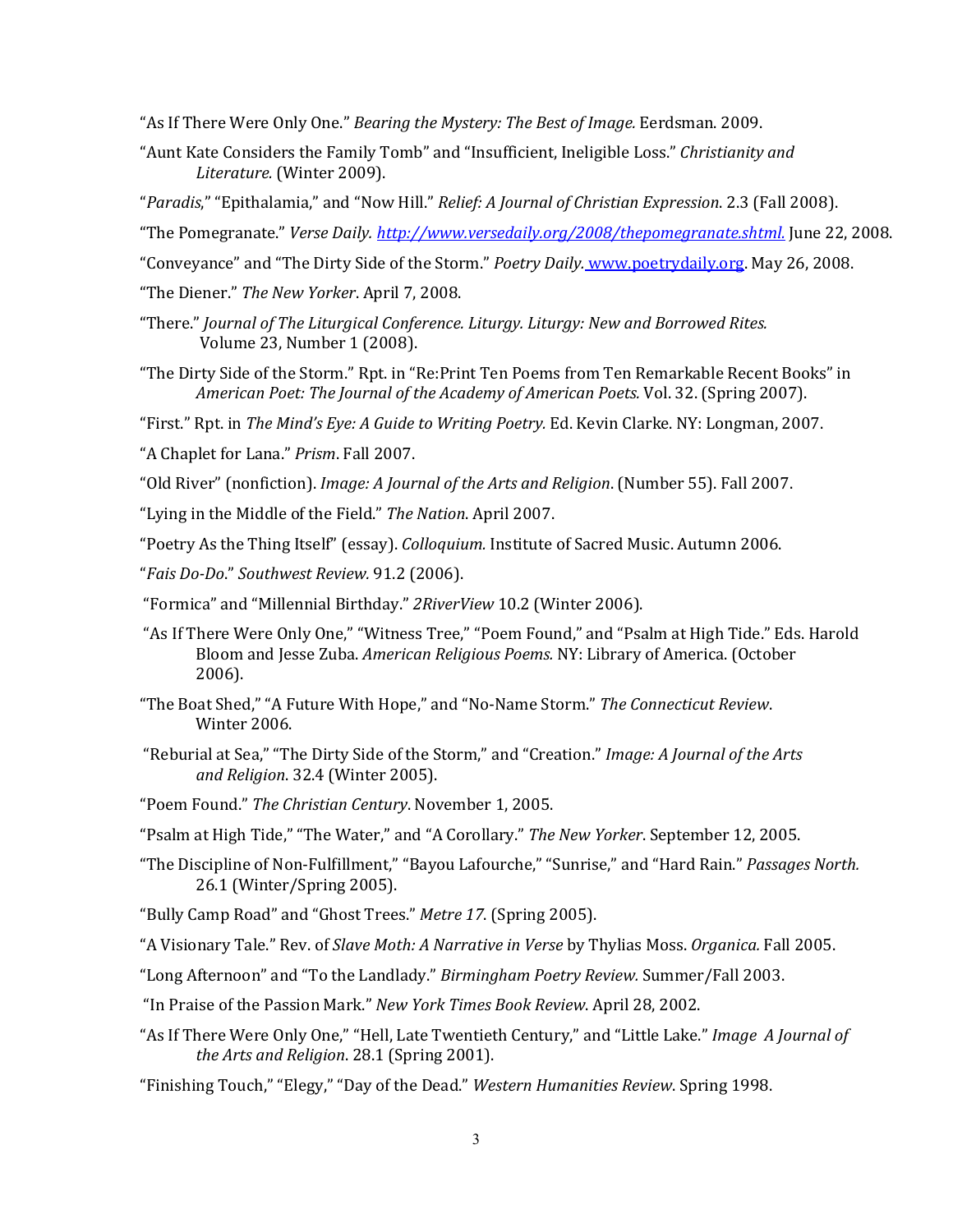"I'll Try to Tell You What I Know," "Southern Women," and "M Is for the Many." *Uncommonplace: An Anthology of Contemporary Louisiana Poets.* LSU Press. Spring 1998.

# **EDUCATION**

| 1998             | UNIVERSITY OF HOUSTON, PHD in literature and creative writing.                                               |
|------------------|--------------------------------------------------------------------------------------------------------------|
| 1994             | YALE DIVINITY SCHOOL, MDIV.                                                                                  |
| 1989             | NEW YORK UNIVERSITY, MA, English, concentration in creative writing.                                         |
| 1986             | LOUISIANA STATE UNIVERSITY, BA in English with honors.                                                       |
|                  | <b>OTHER TEACHING EXPERIENCE</b>                                                                             |
| April 2019       | LONESTAR COMMUNITY COLLEGE.<br>Open Dialogue Featured Speaker.                                               |
| April 2018       | LSU CENTER FOR COLLABORATIVE KNOWLEDGE.<br>Presenter and panelist.<br>"Drain the Swamp?"                     |
| May 2016         | TAMPA GENERAL HOSPITAL. Poetry and Pastoral Care.<br>Didactic Presenter.                                     |
| November 2015    | BAYLOR COLLEGE OF MEDICINE. Houston, TX.<br>Panelist.<br>"On Death and Dying."                               |
| October 2015     | WRITING FOR MEDICAL PRACTITIONERS. Inprint. Houston, TX.                                                     |
| October 2015     | AUBURN UNIVERSITY. Auburn, AL.<br>Visiting Writer.<br>"Literary Harvests: Creativity and Sustainability.     |
| October 2015     | YALE DIVINITY SCHOOL. New Haven, CT.<br>Featured speaker.<br>"Poetry and Prayer."                            |
| <b>July 2015</b> | GENERATIONS IN DIALOGUE. Danville, CA.<br>Center for the Study of Religion and Image.<br>Workshop leader.    |
| June 2015        | SITKA CENTER FOR ART AND ECOLOGY. Otis, OR.<br>Workshop leader.<br>"Ecopoetics: Writing the Poem in Nature." |
| February 2015    | HOW POEMS FEEL with Hoagland, Tejada, and Prufer.<br>Jung Center. Houston, TX.<br>Panelist.                  |
| December 2014    | EMILY DICKINSON CELEBRATION. Lonestar College. The Woodlands, TX.                                            |
| November 2014    | LOUISIANA BOOK FESTIVAL. Baton Rouge, LA.<br>Barataria Poetry Series.<br>Panelist.                           |
| February 2014    | HOW POEMS THINK with Hoagland, Mlinko, and Prufer.<br>Jung Center. Houston, TX.                              |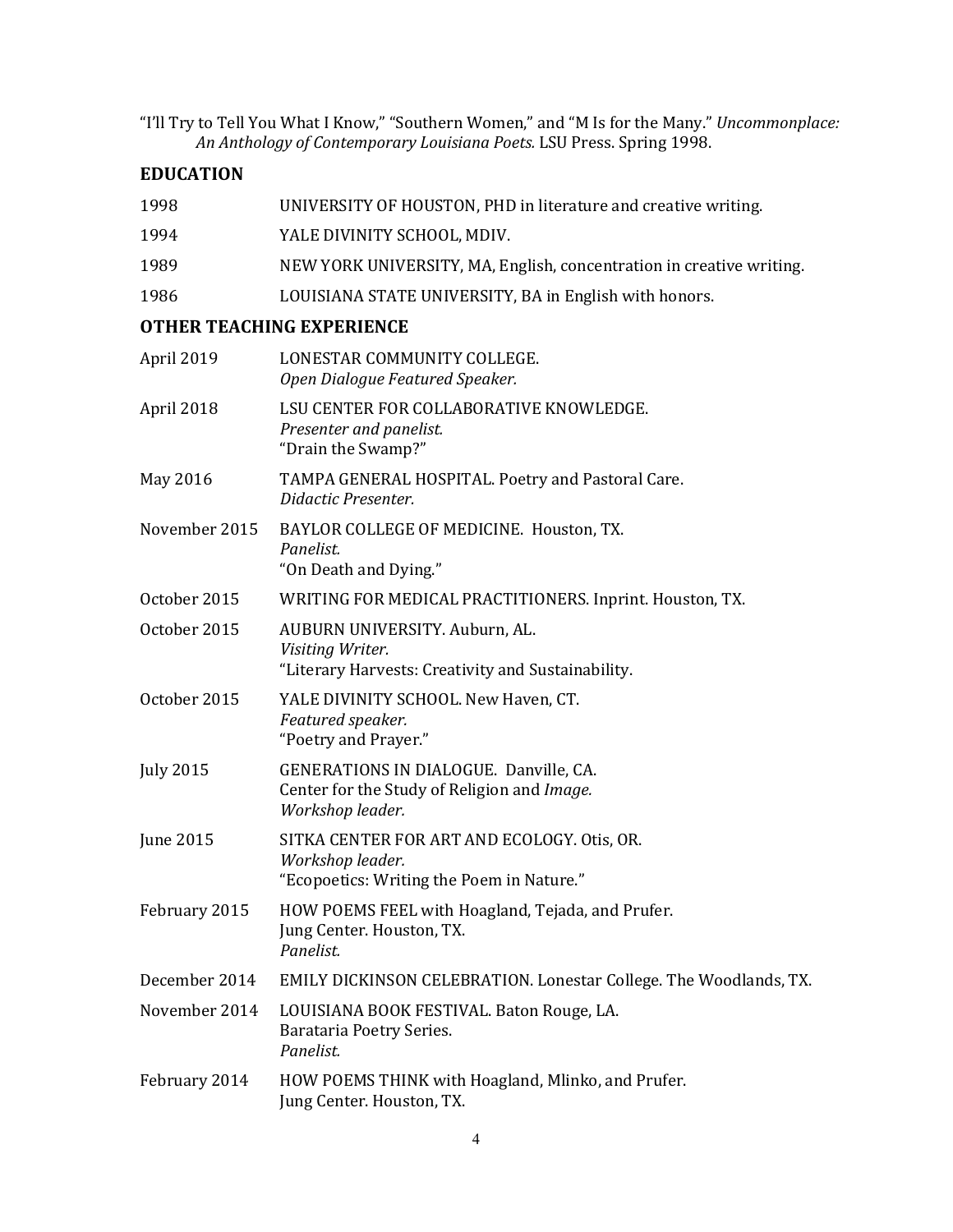| June 2013        | GLEN WORKSHOP EAST. (Image.) Mount Holyoke, MA.<br>Visiting Writer.                                                                                                                                                                                                                                      |
|------------------|----------------------------------------------------------------------------------------------------------------------------------------------------------------------------------------------------------------------------------------------------------------------------------------------------------|
| February 2012    | VEINS IN THE GULF. Louisiana coastal erosion documentary.<br>Documentary premier.<br>Numerous Q & As and radio and print interviews.                                                                                                                                                                     |
| September 2010   | UNIVERSITY OF SCRANTON. Scranton, PA.<br>Visiting Poet.<br>Lectured in Catholic Tradition and Theology of Birth and Death.                                                                                                                                                                               |
| March 2010       | SEATTLE PACIFIC UNIVERSITY. Whidbey Island, WA.<br>Writer-in-Residence.<br>"Perichoresis and the Poet." (craft lecture)                                                                                                                                                                                  |
| February 2010    | UNIVERSITY OF CENTRAL MISSOURI. Warrensburg, MO.<br>Poetry workshop visiting leader.                                                                                                                                                                                                                     |
| <b>Fall 2009</b> | HONORS COLLEGE, UNIVERSITY OF HOUSTON.<br>Panelist.<br>"Poetic Injustice: A Writers' Forum."                                                                                                                                                                                                             |
| <b>Fall 2008</b> | UNIVERSITY OF HOUSTON CREATIVE WRITING PROGRAM.<br>Visiting Associate Professor of English.<br>Taught graduate and undergraduate sections of Poetic Form and Technique.                                                                                                                                  |
| April 2008       | GUSTAVUS ADOLPHUS COLLEGE. St. Peter, MN.<br>Poet-in-Residence.                                                                                                                                                                                                                                          |
| March 2008       | UNIVERSITY OF LOUISIANA. Lafayette, LA.<br>George Rodrigue Lecture.<br>"The Paradox of the Swamp: Poetry and Divinity."                                                                                                                                                                                  |
| <b>June 2006</b> | YALE INSTITUTE OF SACRED MUSIC, New Haven, CT.<br>Visiting Professor (Summer Institute).<br>"Poetry as Theology," an intensive studio course.                                                                                                                                                            |
| <b>Fall 2005</b> | YALE INSTITUTE OF SACRED MUSIC. New Haven, CT.<br>Visiting Associate Professor of Religion and Literature.<br>Taught two studio creative writing courses, Contemporary Poetry<br>as Theology and Spiritual Autobiography.                                                                                |
| September 2005   | YALE UNIVERSITY. New Haven, CT.<br>Panelist.<br>"Teach-In on the Mississippi Delta, New Orleans and the Gulf Coast:<br>Deeper Knowledge for a Broader Response."<br>Joined faculty from the History, American Studies, and African-American<br>Studies Departments, and the Dean of the Graduate School. |
| September 2004   | DUKE DIVINITY SCHOOL. Durham, NC.<br>Stuart C. Henry Lecturer in Religion and the Arts.<br>"The Paradox of Witness: Moral Agency and the Elegy."                                                                                                                                                         |
| <b>June 2004</b> | YALE INSTITUTE OF SACRED MUSIC. New Haven, CT.<br>Visiting Professor, Summer Term.<br>"Poetry as Theology," an intensive studio course.                                                                                                                                                                  |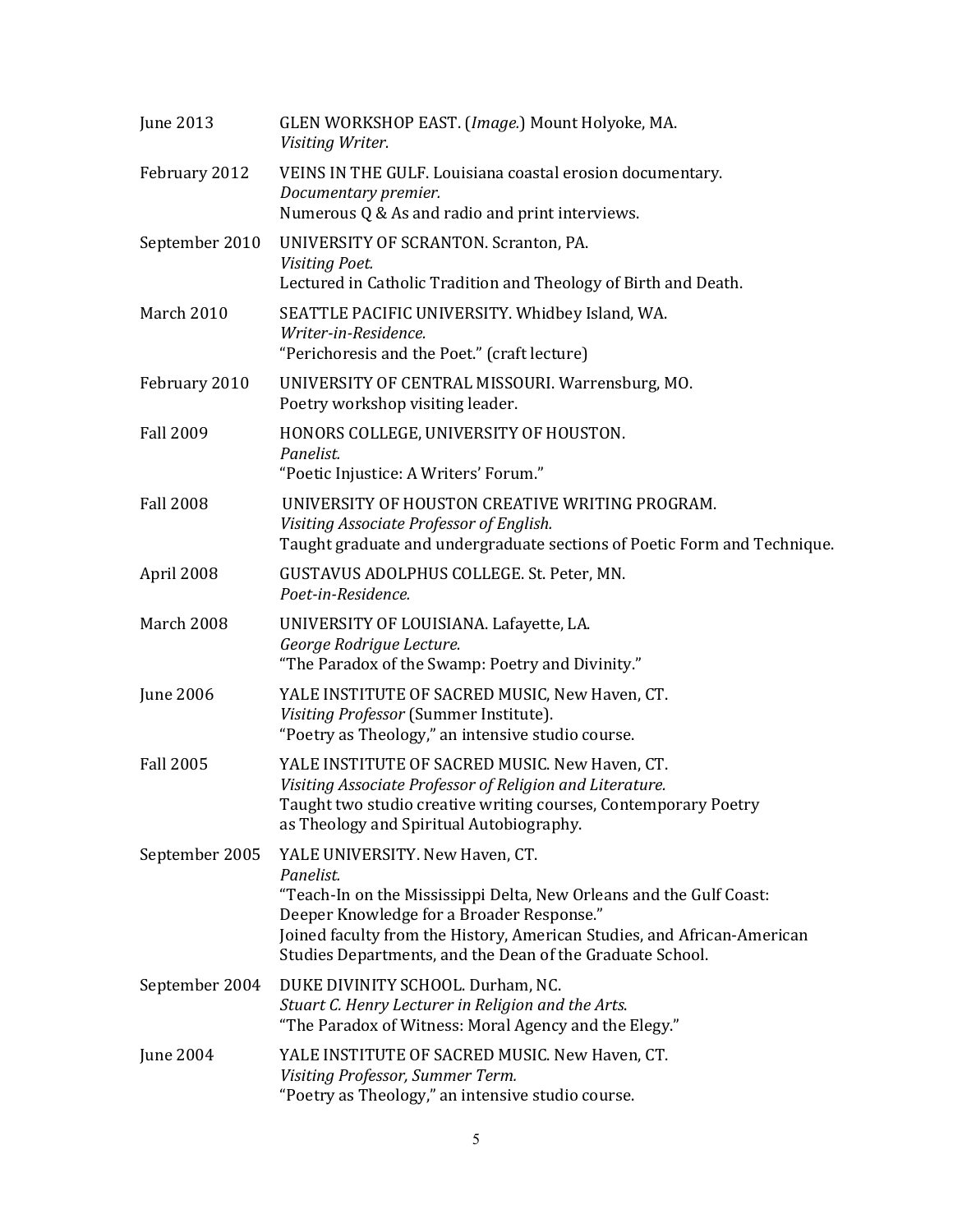| July 2002 | ENVIRONMENTAL HEALTH SCIENCES SUMMER INSTITUTE. University<br>of Texas, Austin.<br>Educational consultant.                                                                |
|-----------|---------------------------------------------------------------------------------------------------------------------------------------------------------------------------|
| June 2001 | SUMMER ENRICHMENT PROGRAM. University of Tampa/Hillsborough<br>County Schools, Tampa, FL.<br><i>Instructor.</i><br>Creative writing workshops for middle-school students. |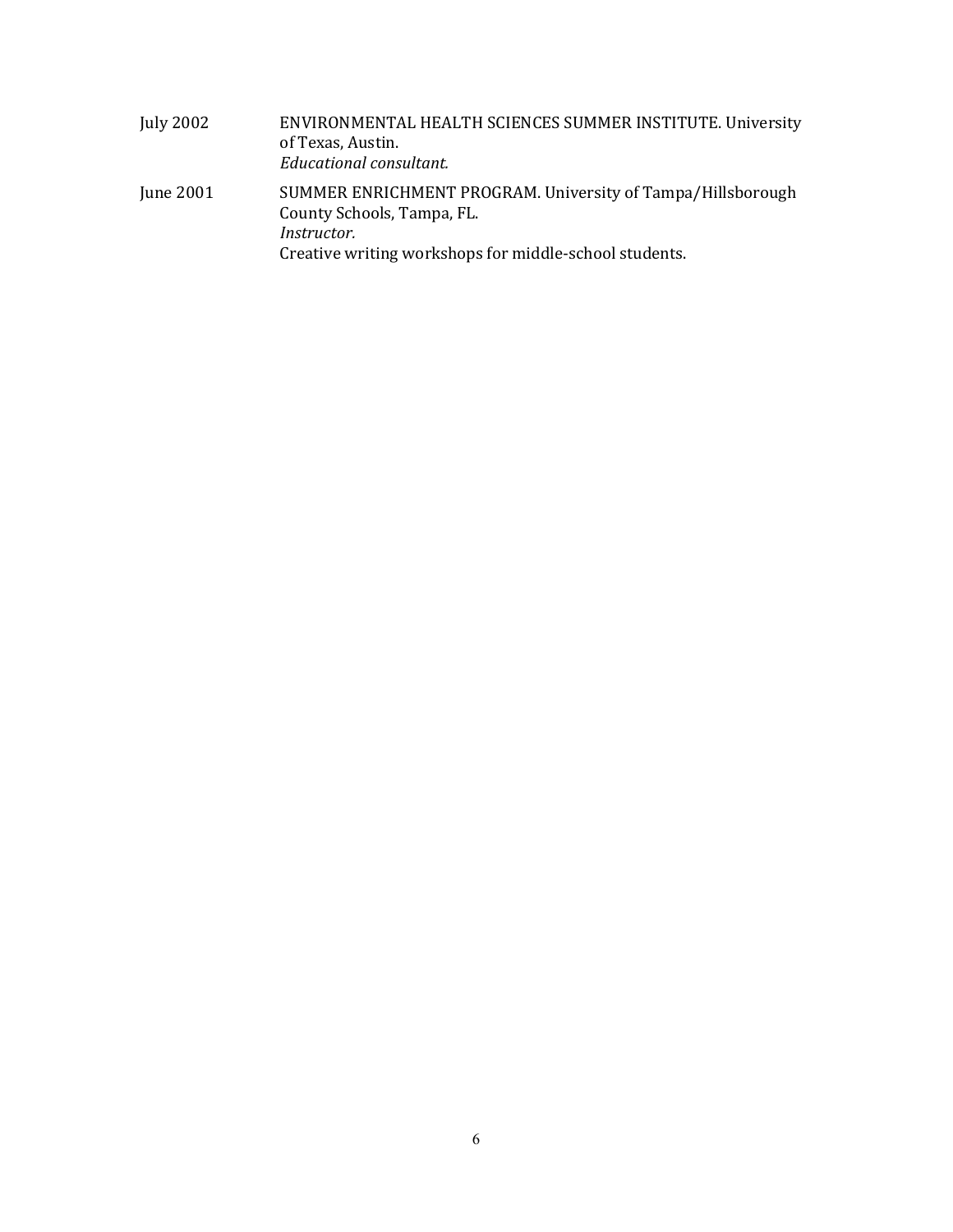| <b>June 2000</b>                | UNIVERSITY OF TEXAS-MEDICAL BRANCH. Galveston, TX.<br>Sealy Center for Environmental Health and Medicine.<br>Educational consultant.<br>Curricula design and teacher training in integrated environmental<br>science and writing program for at-risk youth. |
|---------------------------------|-------------------------------------------------------------------------------------------------------------------------------------------------------------------------------------------------------------------------------------------------------------|
| June 1998, 2000                 | COMMON GROUND. University of Houston, Houston, TX.<br><b>Guest Creative Writing Lecturer.</b><br>Intensive summer institute for high school teachers.                                                                                                       |
| January 1998-<br>May 1999       | UNIVERSITY OF HOUSTON. Houston, TX.<br>Lecturer and Senior Adviser, Honors College.<br>Human Situation.                                                                                                                                                     |
| April-May 1998                  | HOUSTON SEMINARS. Houston, TX.<br>Lecturer.<br>"The Interior Life: Spiritual Autobiography in the Twentieth Century."                                                                                                                                       |
| May 1995-<br>May 1998           | INPRINT, INC. in conjunction with PROJECT ROW HOUSES.<br>Houston, TX.<br>Writing Intern: Project Row Houses, an independent arts center.<br>After-school workshop for elementary school students.                                                           |
| January 1996-<br>December 1997  | UNIVERSITY OF HOUSTON. Houston, TX.<br>Teaching Fellow, Department of English.<br>Introduction to Poetry; Composition and Rhetoric.                                                                                                                         |
| October 1995-<br>May 1998       | WRITERS IN THE SCHOOLS. Houston, TX. Harris County Juvenile<br>Detention, St. Catherine's Montessori, and Bellfort Alternative Middle<br>School.                                                                                                            |
| May 1996                        | INDEPENDENT SCHOOL DISTRICT. Stafford, TX.<br>Creative writing instructor for high school and middle school teachers.                                                                                                                                       |
| September 1991-<br>January 1992 | TEACHERS COLLEGE. Columbia University. New York, NY.<br>Instructor.<br>Graduate non-fiction writing.                                                                                                                                                        |
| January 1989-<br>June 1993      | TEACHERS COLLEGE WRITING PROJECT. Columbia University,<br>New York, NY.<br>Writing consultant and staff developer.                                                                                                                                          |
| January-<br>December 1989       | NEW YORK UNIVERSITY. New York, NY.<br>Instructor.<br><b>Experimental Writing.</b>                                                                                                                                                                           |

# **SELECTED READINGS**

| April 2016   | MCNEESE UNIVERSITY. Lake Charles, LA.               |
|--------------|-----------------------------------------------------|
| April 2016   | LONESTAR BOOK FESTIVAL. Montgomery, TX.             |
| March 2016   | MOUNTAINS TO SEA, March 2016. Laoghaire, Ireland.   |
| March 2016   | LOYOLA INSTITUTE, Trinity College. Dublin, Ireland. |
| October 2015 | LOUISIANA BOOK FESTIVAL. Baton Rouge, LA.           |
|              |                                                     |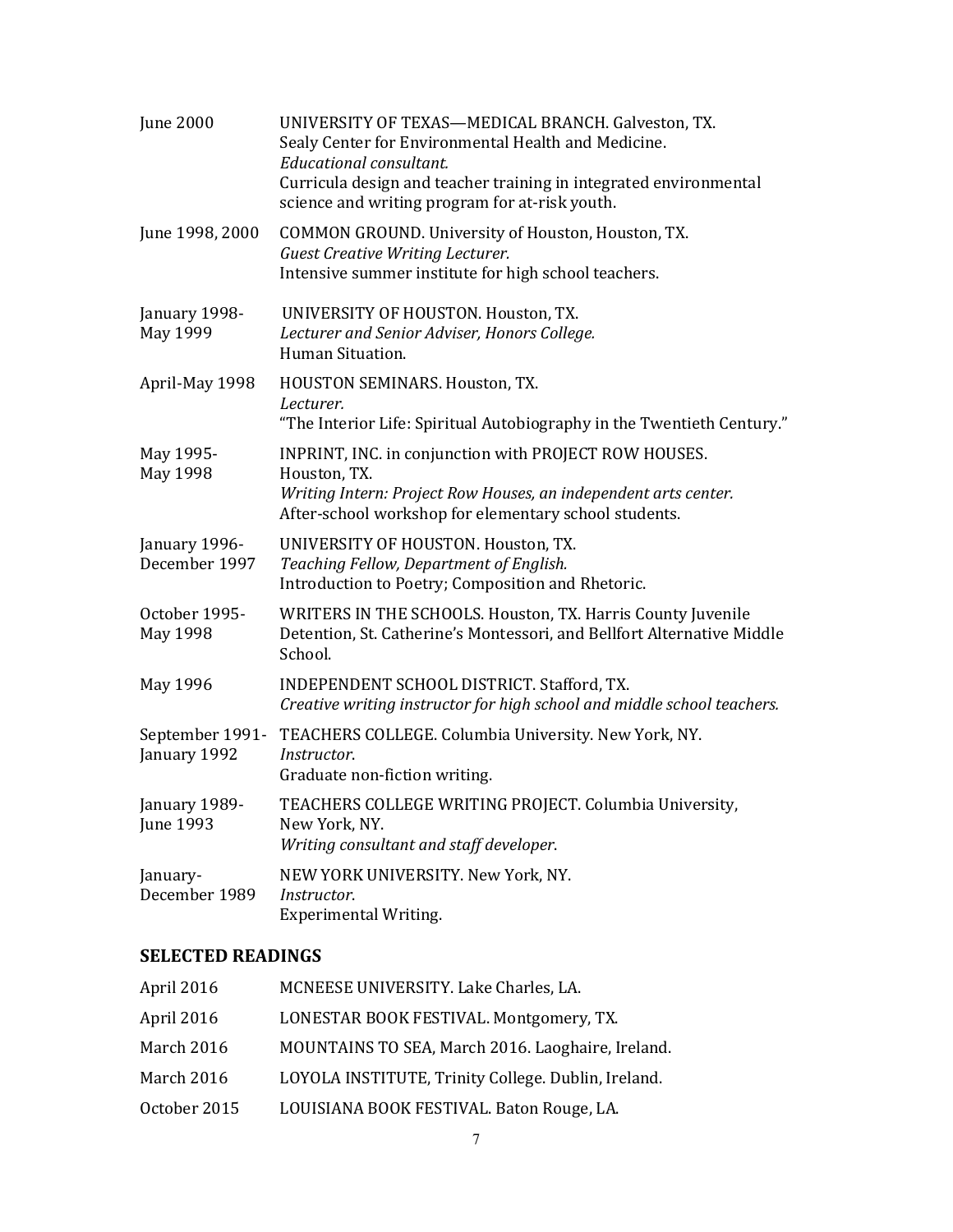| May 2015          | HOUSTON SEMINAR. Brazos Bookstore. Houston, TX.                                                                         |
|-------------------|-------------------------------------------------------------------------------------------------------------------------|
| April 2015        | CITIZENS ENVIRONMENTAL COALITION. Houston, TX.                                                                          |
| April 2015        | KABOOM BOOKS. Houston, TX.                                                                                              |
| February 2015     | RIVER OAKS BOOKSTORE. Goodbye Mexico reading. Houston, TX.                                                              |
| October 2014      | SPEAK!POET with Prufer. Inprint. Houston, TX 77023.                                                                     |
| June 2013         | GLEN WORKSHOP EAST. (Image.) Mount Holyoke, MA.                                                                         |
| April 2013        | LONESTAR COLLEGE-Montgomery, TX.                                                                                        |
| February 2013     | POETRY AND PROSE. University of Houston.                                                                                |
| October 2012      | LOUISIANA BOOK FESTIVAL. "TX and LA Poets on the Sacred."                                                               |
| February 2012     | MUTABILIS PRESS. Brazos Bookstore. Houston, TX.                                                                         |
| November 2011     | EMERSON UNIVERSITY. Boston, MA.                                                                                         |
| October 2011      | LOUISIANA BOOK FESTIVAL. "Poets of Paradox."                                                                            |
| April 2011        | UNIVERSITY OF COLORADO, BOULDER.                                                                                        |
| April 2011        | SACRED ARTS FESTIVAL. St. Thomas University. St. Paul, MN.<br>(The Dirty Side of the Storm, first-year common reading.) |
| <b>March 2011</b> | Front Row. KUHF. Houston, TX.                                                                                           |
| August 2010       | POETRY SOCIETY OF AMERICA/TULANE UNIVERSITY.<br>Katrina Anniversary Reading.                                            |
| October 2010      | YALE INSTITUTE OF SACRED MUSIC. Yale Divinity School Convocation.                                                       |
| October 2010      | THE FOURTH ANNUAL CONCERT FOR PEACE. St. Philip Presbyterian<br>Church. Houston, TX.                                    |
| September 2010    | UNIVERSITY OF SCRANTON. Scranton, PA.                                                                                   |
| August 2010       | REMEMBERING KATRINA. New Orleans, LA.<br>Poetry Society of American and Tulane University.                              |
| March 2010        | SEATTLE PACIFIC UNIVERSITY. Whidbey Island, WA.                                                                         |
| March 2010        | MARIE ORMAN READING SERIES. Houston Community College,<br>Stafford, TX.                                                 |
| February 2010     | UNIVERSITY OF MISSOURI, KANSAS CITY.                                                                                    |
| February 2010     | UNIVERSITY OF CENTRAL MISSOURI, Warrensburg, MO.                                                                        |
| October 2008      | POISON PEN SERIES. Houston, TX.                                                                                         |
| September 2008    | POETRY AND PROSE READING SERIES. University of Houston.                                                                 |
| March 2008        | UNIVERSITY OF WEST GEORGIA. Carrollton, GA.                                                                             |
| March 2008        | NICHOLLS STATE UNIVERSITY. Thibodaux, LA.                                                                               |
| October 2007      | UNIVERSITY OF HOUSTON, DOWNTOWN.                                                                                        |
| October 2007      | ATHENA SOCIETY. Tampa, FL.                                                                                              |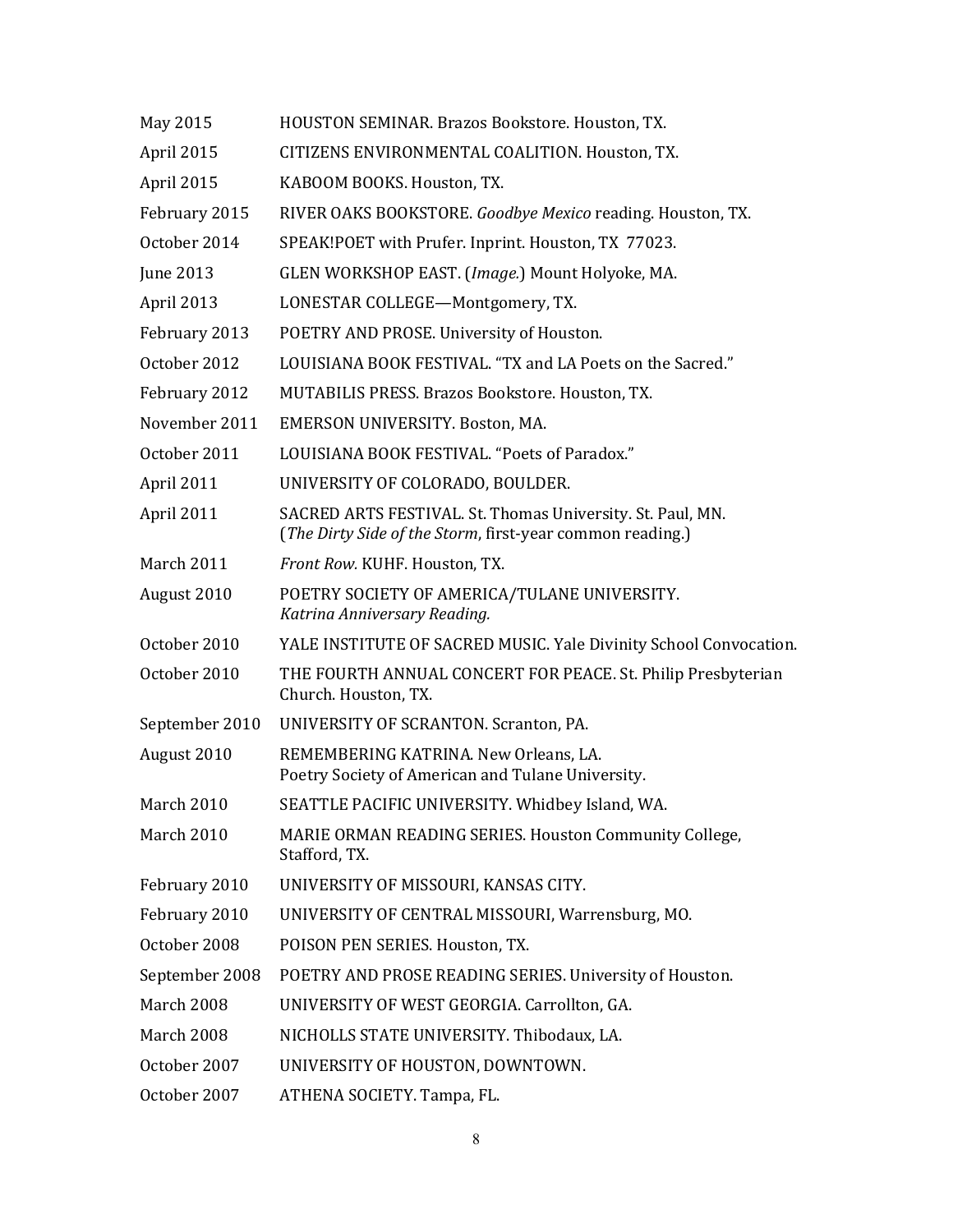| LOYOLA UNIVERSITY. New Orleans, LA.<br>OCTAVIA BOOKSTORE. New Orleans, LA.                                   |
|--------------------------------------------------------------------------------------------------------------|
|                                                                                                              |
|                                                                                                              |
| UNIVERSITY OF LOUISIANA. Lafayette, LA.                                                                      |
| NICHOLLS STATE UNIVERSITY. Thibodaux, LA.                                                                    |
| UNIVERSITY OF NEVADA, RENO. (Also presented to Literature<br>and the Environment Program Graduate Students). |
| LOYOLA UNIVERSITY. Chicago, IL.                                                                              |
| MARQUETTE UNIVERSITY. Milwaukee, WI.                                                                         |
| FLORIDA LITERARY ARTS COALITION. Tallahassee, FL.                                                            |
| WRITERS AT THE UNIVERSITY. University of Tampa.                                                              |
| STELLA ADLER STUDIO OF ACTING. New York, NY. With Henri Cole.                                                |
| HAROLD CLURMAN FESTIVAL, STELLA ADLER STUDIO OF ACTING,<br>New York, NY. With Charles Wright.                |
| YALE INSTITUTE OF SACRED MUSIC. New Haven, CT.                                                               |
| UNIVERSITY OF LOUISVILLE. "New American Poets." Louisville, KY.                                              |
| DUKE DIVINITY SCHOOL. Durham, NC.                                                                            |
| GALLERY 621. Tallahassee, FL.                                                                                |
| YALE DIVINITY SCHOOL. New Haven, CT.                                                                         |
| BOSTON UNIVERSITY. Boston, MA.                                                                               |
| BIG DOG READING SERIES. Bloomsburg University, Bloomsburg, PA.                                               |
| WESTERN MICHIGAN UNIVERSITY READING SERIES. Kalamazoo, MI.                                                   |
|                                                                                                              |

# **CONFERENCE PRESENTATIONS**

| January 2016  | MODERN LANGUAGE ASSOCIATION. Austin, TX.<br>"Wetlands: The Paradox of the Pastoral in Pastoral Care."                          |
|---------------|--------------------------------------------------------------------------------------------------------------------------------|
| November 2012 | AMERICAN ACADEMY OF RELIGION ANNUAL MEETING,<br>Chicago, IL.<br>"Transubstantiated Poetry and Embodied Theology."              |
| April 2010    | ASSOCIATED WRITING PROGRAMS ANNUAL CONFERENCE, Denver, CO.<br>(panel)<br>"Bearing the Mystery: Twenty-five Years of Image."    |
| February 2007 | ASSOCIATED WRITING PROGRAMS ANNUAL CONFERENCE, Atlanta, GA.<br>(panel)<br>"Undergraduate Writing Programs."                    |
| November 2006 | AMERICAN ACADEMY OF RELIGION ANNUAL MEETING, Washington, D.C.<br>"Art, Apocalypse, and Katrina: Poetic Responses to Disaster." |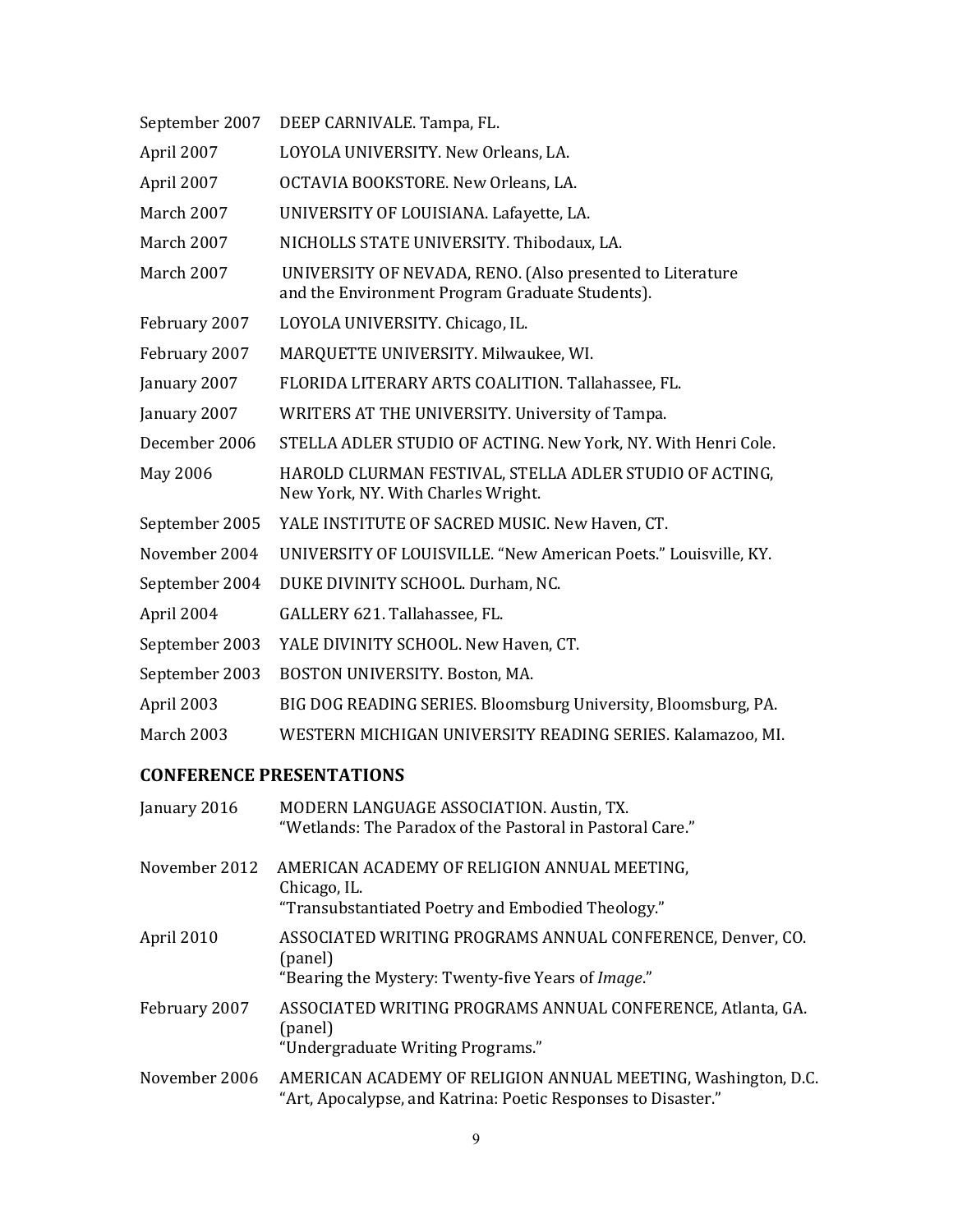| March 2006        | ASSOCIATED WRITING PROGRAMS ANNUAL CONFERENCE. Austin, TX.<br>(panel)<br>"Writing What Matters."                                                                                                 |
|-------------------|--------------------------------------------------------------------------------------------------------------------------------------------------------------------------------------------------|
| April 2004        | SOUTHEASTERN CONFERENCE ON CHRISTIANITY AND LITERATURE,<br>Montreat, NC. (poetry reading)                                                                                                        |
| March 2002        | ART & SOUL, Baylor University, Waco, TX.<br>"Poetry and Spirituality."                                                                                                                           |
| February 2002     | ASSOCIATED WRITING PROGRAMS ANNUAL CONFERENCE, New Orleans,<br>LA. (panel)<br>"The word and the Word: Negotiating Christianity in Fiction and<br>Poetry."                                        |
| November 2000     | AMERICAN ACADEMY OF RELIGION ANNUAL MEETING, Nashville, TN.<br>"God Is in Your Typewriter': Anne Sexton's Other Confessions."                                                                    |
| September 2000    | SOUTHWEST REGIONAL CHRISTIANITY AND LITERATURE<br>CONFERENCE, Shawnee, Oklahoma.<br>"Lyrical Redemption in Louise Glück's The Wild Iris."                                                        |
| April 2000        | NORTHEAST MODERN LANGUAGE ASSOCIATION, Buffalo, NY.<br>"Between the Mythological Orchard and the Garden of Eden: Louise<br>Glück's The Wild Iris."                                               |
| September 1999    | FOURTH INTERNATIONAL CONGRESS OF THE AMERICAS,<br>Popular Culture Association, Puebla, Mexico.<br>"Gold" (fiction).                                                                              |
| November 1998     | AMERICAN ACADEMY OF RELIGION ANNUAL MEETING,<br>Orlando, FL.<br>"Messe Blanche: Women and Spiritual Authority in Nineteenth-<br>Century Cajun Culture."                                          |
| <b>March 1998</b> | SOUTH CENTRAL WOMEN'S STUDIES ASSOCIATION, WOMEN'S<br><b>IDENTITIES, University of Houston-Clear Lake.</b><br>"The Endless Rowing: Spiritual Longing in the Later Poetry of Anne Sexton."        |
| March 1998        | SOUTHWEST COMMISSION ON RELIGIOUS STUDIES (SBL/<br>AAR/ASSR/ASOR Meeting), Fort Worth, TX.<br>"Sleep and the Sublime in the Poetry of Mary Oliver."                                              |
| April 1997        | POETRY IN THE PUBLIC SPHERE, RUTGERS UNIVERSITY, New<br>Brunswick, NJ.<br>"Addressing the Divine in a Hostile Environment: Louise Glück's<br>Wild Iris and Marcia Falk's The Book of Blessings." |
| April 1997        | AEGIS CONFERENCE, University of Houston, Houston, TX.<br>"According to His Circuits: Emerson's Reliance on Ecclesiastes."                                                                        |

## **SELECTED HONORS AND ACADEMIC SERVICE**

- 2019 L. E. Phillabaum Award. LSU Press.
- 2010 Elizabeth Matchett Stover Award, *Southwest Review.*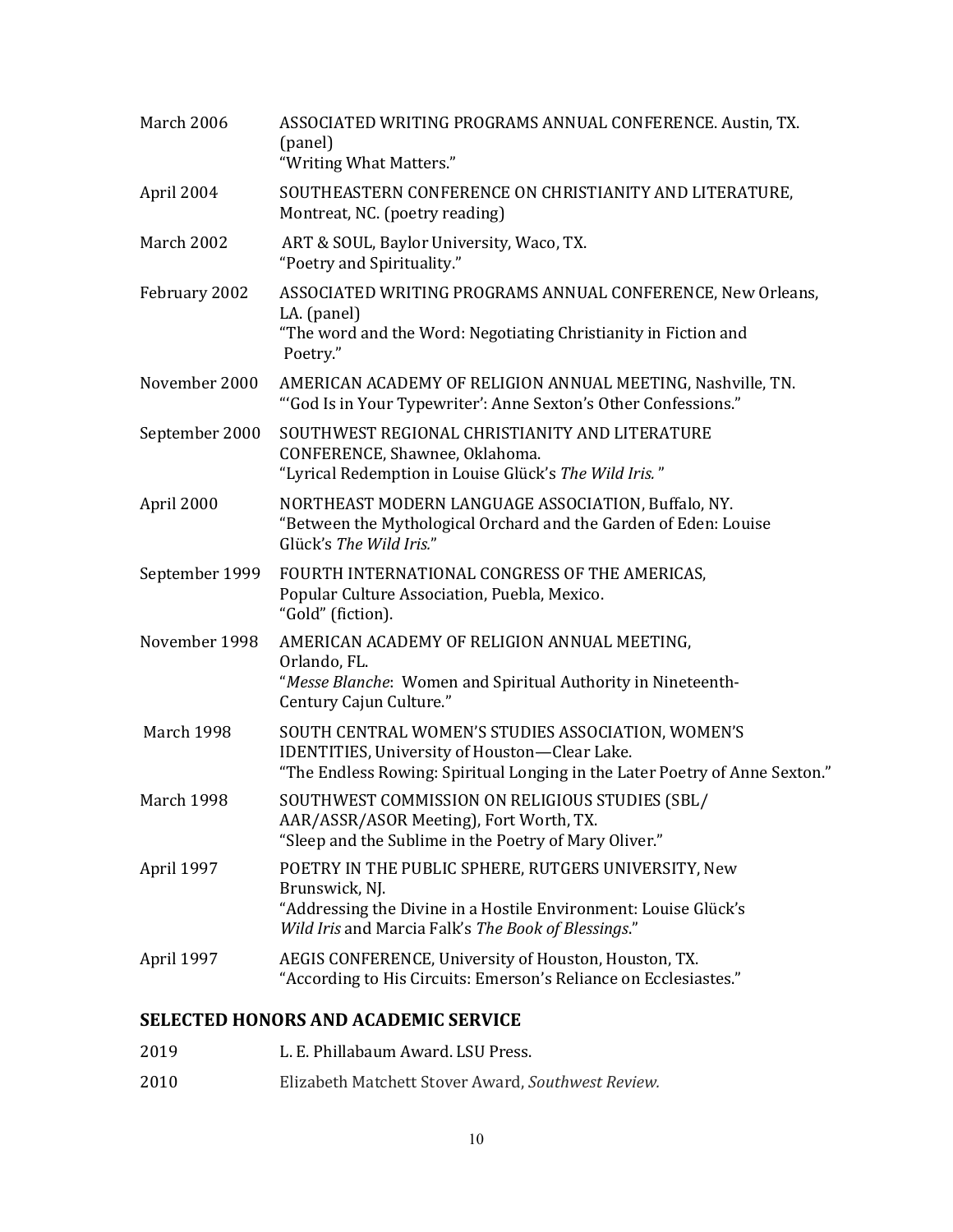| 2003-2008 | Steering Committee, Arts, Literature and Religion Section, American<br>Academy of Religion. |
|-----------|---------------------------------------------------------------------------------------------|
| 2008      | Outstanding Scholarship Award, College of Arts and Letters. University<br>of Tampa.         |
| 2008      | Outstanding Contribution to Student Life, University of Tampa.                              |
| 2007      | Judge, Birmingham Poetry Review's Dean Award.                                               |
| 2005      | Artist Enhancement Grant, Miami-Dade County Department<br>of Cultural Affairs.              |
| 2005      | Chair of the Faculty, University of Tampa.                                                  |
| 2004-2006 | University Faculty Committee.                                                               |
| 2004      | Joyce D. Keller Faculty/Staff Volunteer of the Year.                                        |
| 2003      | Professional Development Grant, "UT Writers Teach Tampa."                                   |
| 2003      | Finalist. Audre Lorde Award, The Publishing Triangle.                                       |
| 2003      | Individual Artist Grant, Arts Council of Hillsborough County.                               |
| 2001      | Humanities Representative, Dean's Faculty Advisory Council.                                 |
| 2000      | Outstanding New Faculty Member, College of Liberal Arts<br>and Sciences.                    |
| 2000      | David Delo Faculty Research Fellow.                                                         |
| 1999      | Poetry Finalist, PEN Texas.                                                                 |
| 1998      | Individual Artist Fellowship, Cultural Arts Council of Houston<br>and Harris County.        |

# **CHAPLAINCY EXPERIENCE**

| 2015-present | TAMPA GENERAL HOSPITAL. Tampa, FL.<br>Pool Chaplain.<br>Trained in trauma response; patient and family care; end-of-life issues;<br>and confidential documentation. Certified in palliative care. |
|--------------|---------------------------------------------------------------------------------------------------------------------------------------------------------------------------------------------------|
| 2014         | TAMPA GENERAL HOSPITAL, Clinical Pastoral Education Program. Tampa, FL.<br>Resident Chaplain. (1 unit)                                                                                            |
| 2012         | TAMPA GENERAL HOSPITAL, Clinical Pastoral Education Program. Tampa, FL.<br>Resident Chaplain. (1 unit)                                                                                            |
| 2009-2010    | MEMORIAL-HERMANN HOSPITAL, Houston, TX.<br>Contract Chaplain.<br>Responded on-call to crisis, trauma, bereavement, end-of-life, and spiritual<br>care situations.                                 |
| 2007-2009    | TAMPA GENERAL HOSPITAL, Clinical Pastoral Education Program. Tampa, FL.<br>Pool Chaplain. (2 units)                                                                                               |